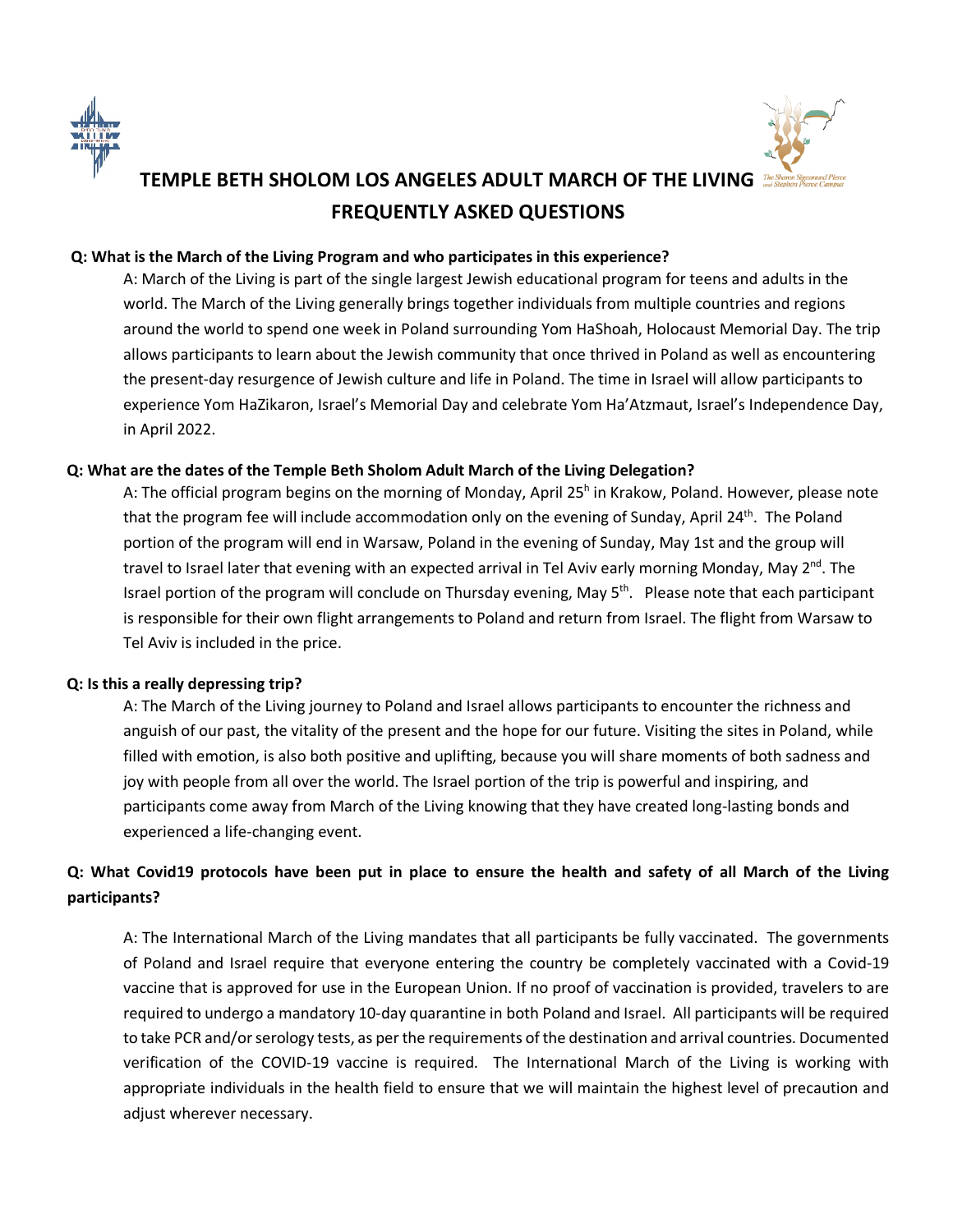# **Q: What is the program fee and how and when will I be to apply to participate in the Temple Beth Sholom MOL Adult Delegation?**

A: Please see pricing below. Please note each delegation's forms and procedures are specific – please do not register through any other website. The cost of the program includes all hotels, museum and site entrance fees, guides, ground transportation and the majority of meals. This will not include flights except for the flight from Warsaw to Tel Aviv. An outline of the cancellation policy will be included with the application. Application can be found by clicking here

**PLEASE NOTE- FIRST PAYMENT WILL BE DUE BY JANUARY 31, 2022 AND FINAL PAYMENT WILL BE DUE BY MARCH 1, 2022.**

| <b>MOTL Trip</b>                                                                                  | Cost   |
|---------------------------------------------------------------------------------------------------|--------|
| Participation in both Poland and Israel portions- Land costs and flight from Warsaw to Tel Aviv-  |        |
| (price includes accommodation at the hotel in Krakow on Sunday, April 24th- prior to the official |        |
| start of the program)-                                                                            | \$5990 |
| Poland portion only- land (NO FLIGHTS INCLUDED). (Price includes accommodation at the hotel in    |        |
| Krakow on Sunday, April 24th- prior to the official start of the program)                         | \$3890 |
| Single Supplement in Poland                                                                       | \$880  |
| Single Supplement in Israel                                                                       | \$720  |

**Land prices do not include overseas travel to and from the USA. Please note there is a 3% service charge when paying by credit card. All fees are based on double occupancy, with a minimum of 35 people. Prices are subject to minor changes based on exchange rate fluctuation.** 

#### **Q: Is security a program concern?**

A: Security and safety are a high priority throughout the March. MOTL delegations travel with at least onearmed security guard per bus, and all site visits are checked and cleared by security in the mornings and before groups arrive. March of the Living International works with the highest levels of law enforcement and government in both Poland and Israel to ensure that the security of participants is top priority.

### **Q: What religious practices or expectations are there; is the food kosher?**

A: The program is set up to accommodate the religious needs of all its participants. All food in Poland and Israel is certified kosher.

### **Q: Is the trip very strenuous?**

A: While there is a fair amount of walking, it is not overly difficult. It is important to wear the correct shoes for being on your feet several hours and day. There are opportunities at any given location to sit and rest.

### **Q: If my passport is expired, or if I do not have a passport, what should I do?**

A: Passports can be renewed or applied for at your local post office. A copy of the picture page of renewed passport must be sent to Temple Beth Sholom. Applicants also must have a valid passport with expiration date on or after November 6, 2022.

### **Q: Should one purchase Trip Protection/Cancellation Insurance?**

A: The International March of the Living does not provide this type of insurance; however, **it is mandated** that you purchase a travel insurance policy that includes both medical and emergency evacuation coverage. A list of travel insurance companies that previous participants have utilized will be shared with all registered participants so that each individual can find the best policy for your needs and travel arrangements.